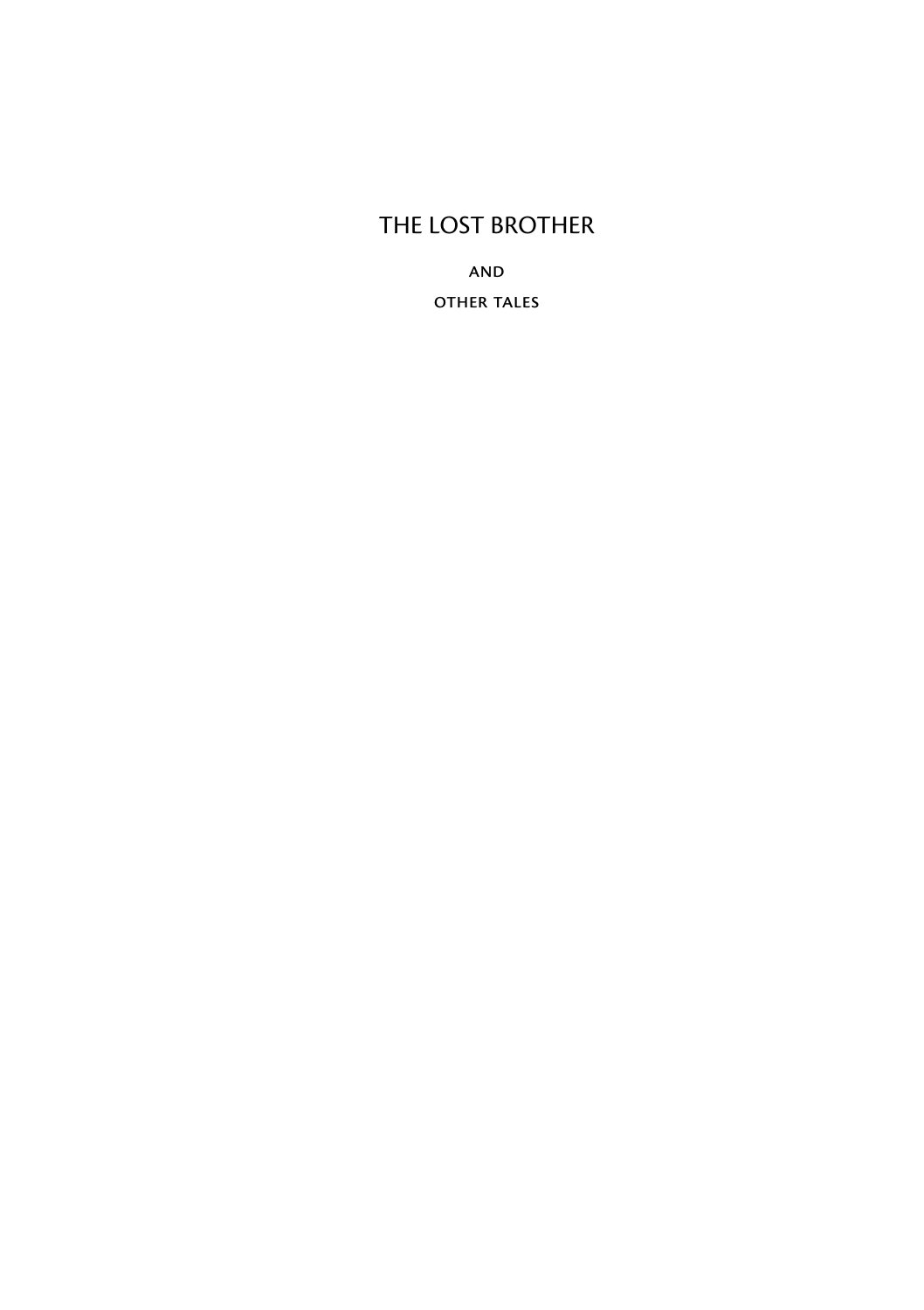# the lost brother

and other tales



STORIES FROM THE YOUTH WORK OF THE SCHOOL OF THE GOLDEN ROSYCROSS LECTORIUM ROSICRUCIANUM

Lectorium Rosicrucianum Youth Work Bakernessergracht 11 2011 JS Haarlem The Netherlands Illustrations: Zuzanna & Julia Grebla Book design: Henk Flipsen for Rozekruis Pers © 2019 Rozekruis Pers - Haarlem - The Netherlands

Suitable for children from 5 to 9

© 2019 Rozekruis Pers - Haarlem - The Netherlands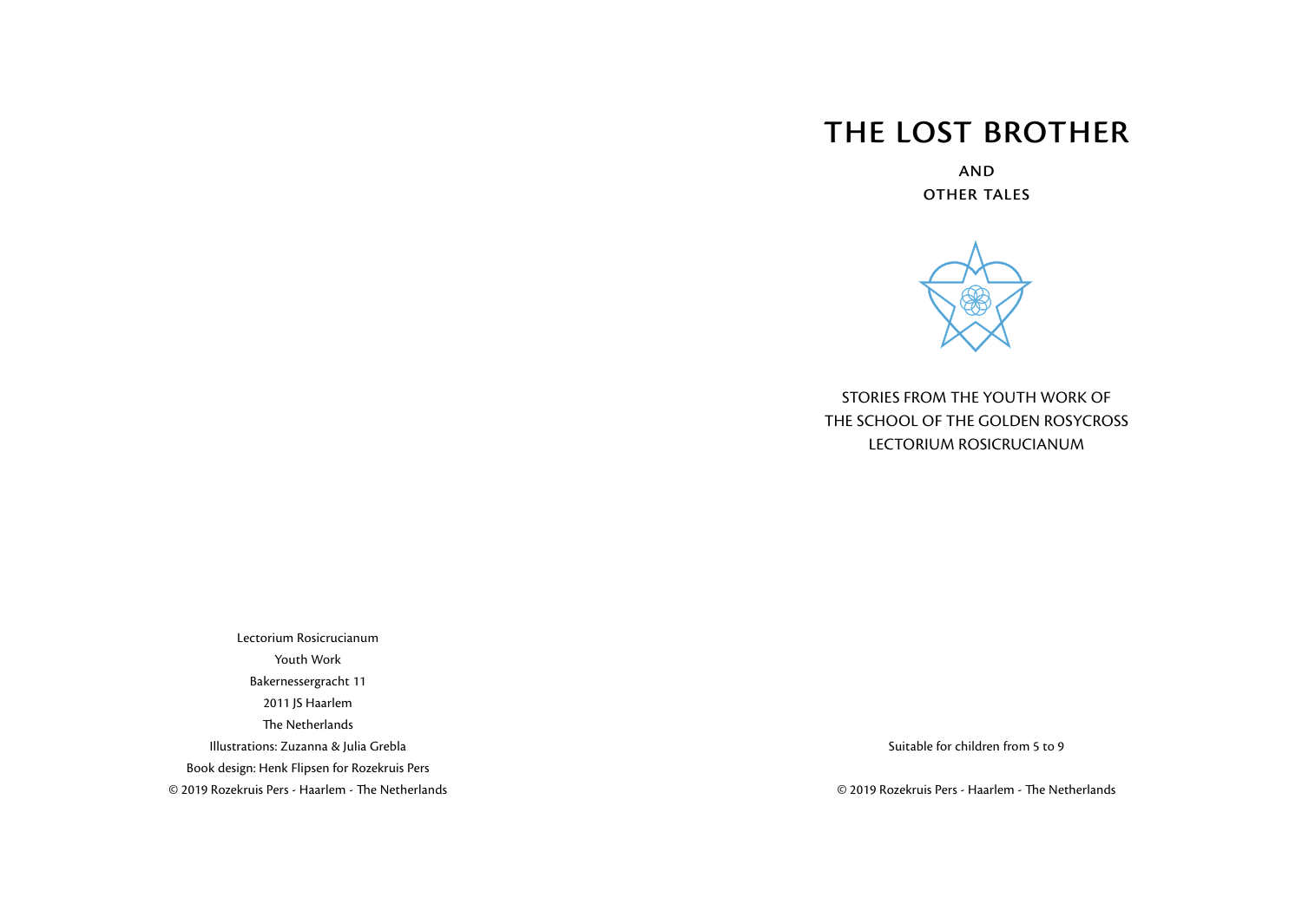#### **Contents**

| Foreword   |                         | 5   |
|------------|-------------------------|-----|
| Chapter 1  | The Lost Brother        | 7   |
| Chapter 2  | The Lighthouse          | 15  |
| Chapter 3  | The Land of many Tracks | 23  |
| Chapter 4  | The Concert             | 33  |
| Chapter 5  | The Bakery              | 41  |
| Chapter 6  | Ships                   | 49  |
| Chapter 7  | The Temple              | 57  |
| Chapter 8  | The Zeppelin            | 65  |
| Chapter 9  | Knighthood              | 73  |
| Chapter 10 | The Land of the Sun     | 81  |
| Chapter 11 | Freedom                 | 89  |
| Chapter 12 | The Wind Catcher        | 97  |
| Glossary   |                         | 104 |

## Foreword

These stories created and written by the Youth Work of the School of the Golden Rosycross are luminous symbols of the path human beings choose to walk to return to the original life field of humanity.

Some stories are based on age-old tales from different cultures and originate in various parts of the world, while others are created and written by young people in whom the spirit-spark-atom, the original divine light spark is active, or as the Rosicrucians express it: in whom the Rosebud has begun to flower. All are scintillating reminders of the life-experiences that ultimately culminate in a deep inner knowledge that there *is* another life field and that the path thereto *does* exists, yes, that the start to it lies deep in every human being's heart.

Children are young human beings whose open hearts are still receptive and thus touched by these stories, a deep longing for that other, original life field may be born. For such, these tales are rays of hope and joy.

In this volume we wish to share with all who are interested some of the treasure trove of these tales.

*'Each human child comes with a goal Into its earthly presence. But the child's longing of the heart reveals this great goal's essence.'*

May the stories in this volume touch many hearts, young and old and remain a beacon always.

Youth Work Lectorium Rosicrucianum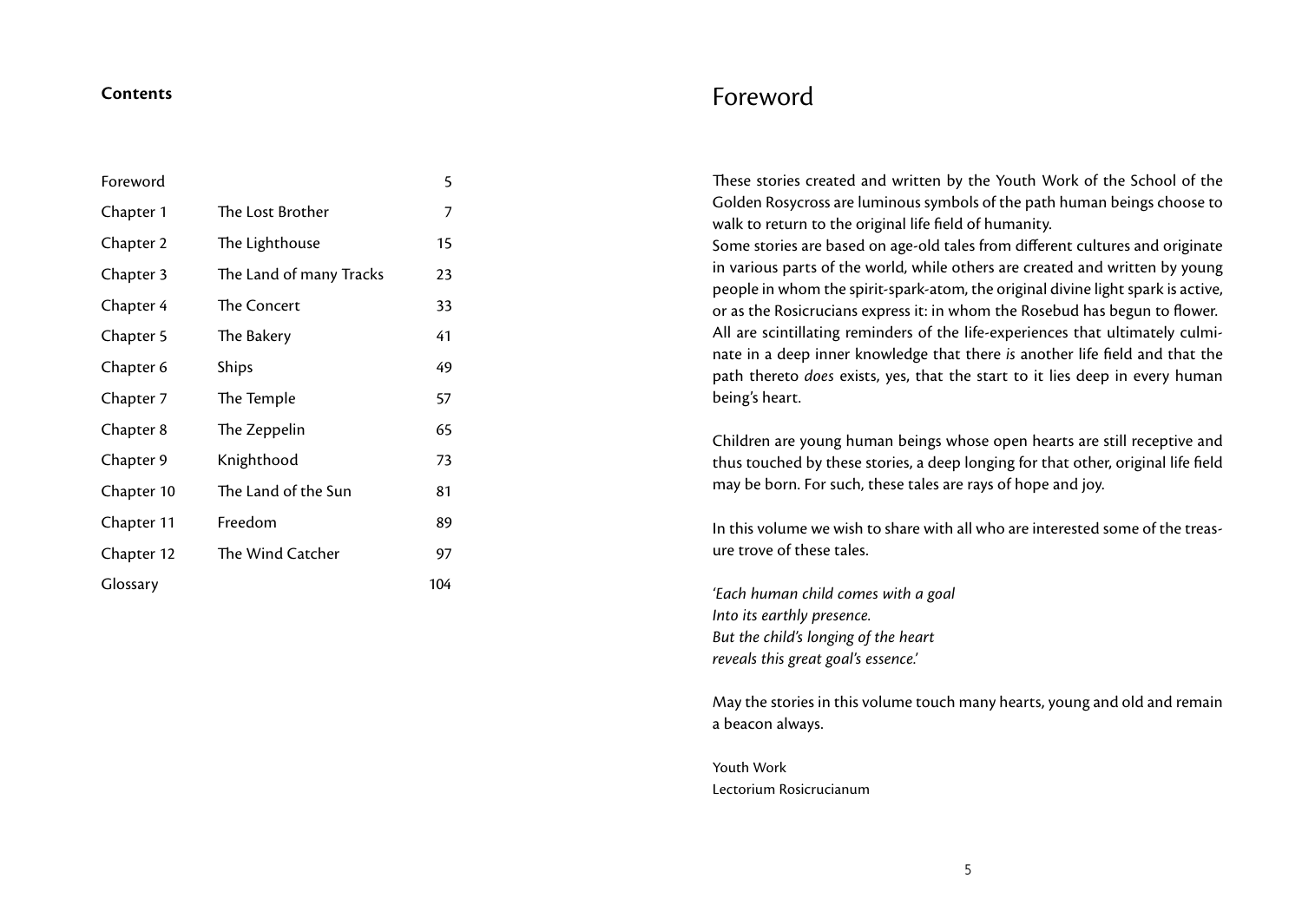

## chapter 1 The lost brother

 $\Box$  esting from their trip through the forest with their horses that morning,  $\bigcup$  Kieran and Felix were lying on the grass in the palace gardens. They had left well before sunrise that morning, both of them feeling that there was nothing quite as special as riding through the woods early in the morning before everyone else was up! They had ridden their horses for hours, taking the path along the brook, over the small bridge, past the woodcutter's log cabin towards the open fields on the other side of the forest. Here, while enjoying a packed breakfast, they had watched the sunrise.

On their way back home, the forest had slowly woken up; deer had been drinking from the stream and rabbits had popped up everywhere. In the palace too, everyone had woken up and was now busy with the chores. Beds were being aired, as were the rooms, and the ovens were heated. But Kieran and Felix didn't yet fancy the busy day before them and, as we just said, were lying in the grass watching the clouds.

Although they were very different, Kieran and Felix were best friends. Felix was quick, strong and sometimes a bit impatient. He was always looking for adventure. Kieran was calm and very patient. He could tell beautiful stories and Felix could listen to him for hours. They were always together Felix and Kieran, Kieran and Felix. Well, that is how everything used to be!

Over the years, Kieran and Felix slowly grew apart. Often Felix was away from home, travelling for weeks without sending word... These journeys were too tiring for Kieran who stayed home and waited for his friend's return. Then,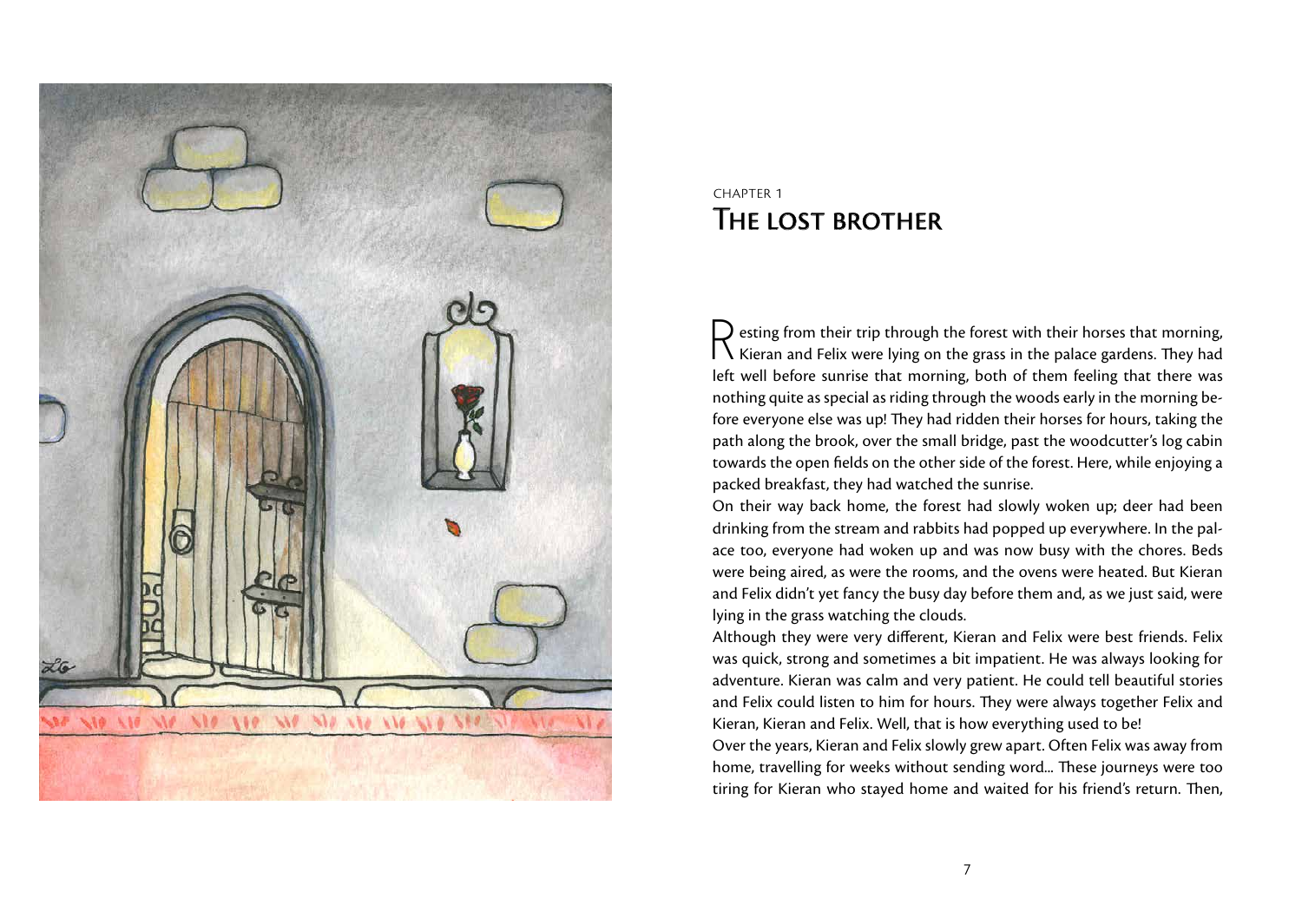whenever Felix came home and told Kieran about his bold adventures, Kieran just smiled.

"What is the matter?" Felix asked one day, irritated, "Surely you are not jealous of me?" "I just miss how it used to be. We were aways together, you and I. Don't you remember?"

"Of course, I remember, but that was when we young. Now I am older, I want to have adventures. I want to travel, do exciting things, you know…enjoy life," Felix answered. "And," he thought, a bit ashamed of himself, "*you* do not really fit into that..." But all this happened many years ago.

Felix has now grown into a tall, strong and bold young man. He is always busy! If he is not tending his horses or visiting his friends Brandon, Garrick and Casper, he is travelling.

And Kieran? Kieran has become weaker and weaker and never goes outside anymore. Felix visits him less and less. Then, one day, he no longer remembers Kieran!

#### *It is now many years later...*

"Prince Felix, would you like to joust?"

 "But of course, you know me...," Felix laughs as his friends approach him. "Although..., I do not have that much time right now, for I have to go to an important meeting concerning my forthcoming crowning as King," he adds. "Important, important...," mumbles Brandon, "Can't they hold off those meetings until Prince Felix is ready?"

"We're going to do a bit of jousting! That's also important. Here, catch, your sword," grumbles Garrick.

Sword-fighting is one of Felix's favourite sports and he follows his friends to the jousting field. A short time later the joust is in full swing. Prince Felix is one of the best players in the land, but his friends do not let him win so easily, so it is an exciting competition. Felix wins in the end, but only by one point! "Sorry boys, but I have to leave right now," he says, panting from exertion and, still red in the face, he sprints towards the palace. He is supposed to attend an important meeting, remember!

A few weeks later the great day dawns.

In the palace and everywhere in the land people are celebrating because today Prince Felix will be crowned king!

Felix himself is looking through a gap in the curtains and sees thousands and thousands of people gathered in front of the palace. His friends Brandon, Garrick and Casper are at the very front, waving flags and shouting: "Come on, Felix! Come on!"

Felix has to laugh. For years he has looked forward to this moment, but now he is feeling a little nervous. Skipping from one foot to the other, he rehearses his speech.

"My subjects, today... No, I think I will call them 'fellow citizens'," he mumbles. "Fellow citizens, today is a historic day. Yes, that sounds better." And so, Felix crosses the word 'subjects' out. Then there is a knock on the door…

"Prince Felix, are you ready?" Max, head of the royal household and master of ceremony, puts his head around the door. Felix is taken aback. Is it time already?

Max nods.

"Ok subjects, uh fellow citizen..., uh, sorry, I mean: almost Max, I'm almost ready." Max laughs. Felix, always so certain, is for once lost for words! "I'm sure you'll be doing just fine," encourages Max, "you've prepared a great speech."

"Thank you, Max," says Felix, "OK then, let's get going."

When the palace doors open, a great cheering erupts.

"Prince Felix, our new King!" the people are calling out happily. As Felix steps forward onto the balcony the cheering increases. There is music and people are clapping.

"Our King! Our King!" they are chanting.

Looking at all those happily cheering people, Felix suddenly asks himself, "Am I really a King? What makes me King?"

But his thoughts are interrupted by a loud trumpet-sounding and everyone becomes quiet. All are looking up to the balcony where the crowning will now be taking place.

A servant approaches carrying a blue velvet cushion on which lies the crown.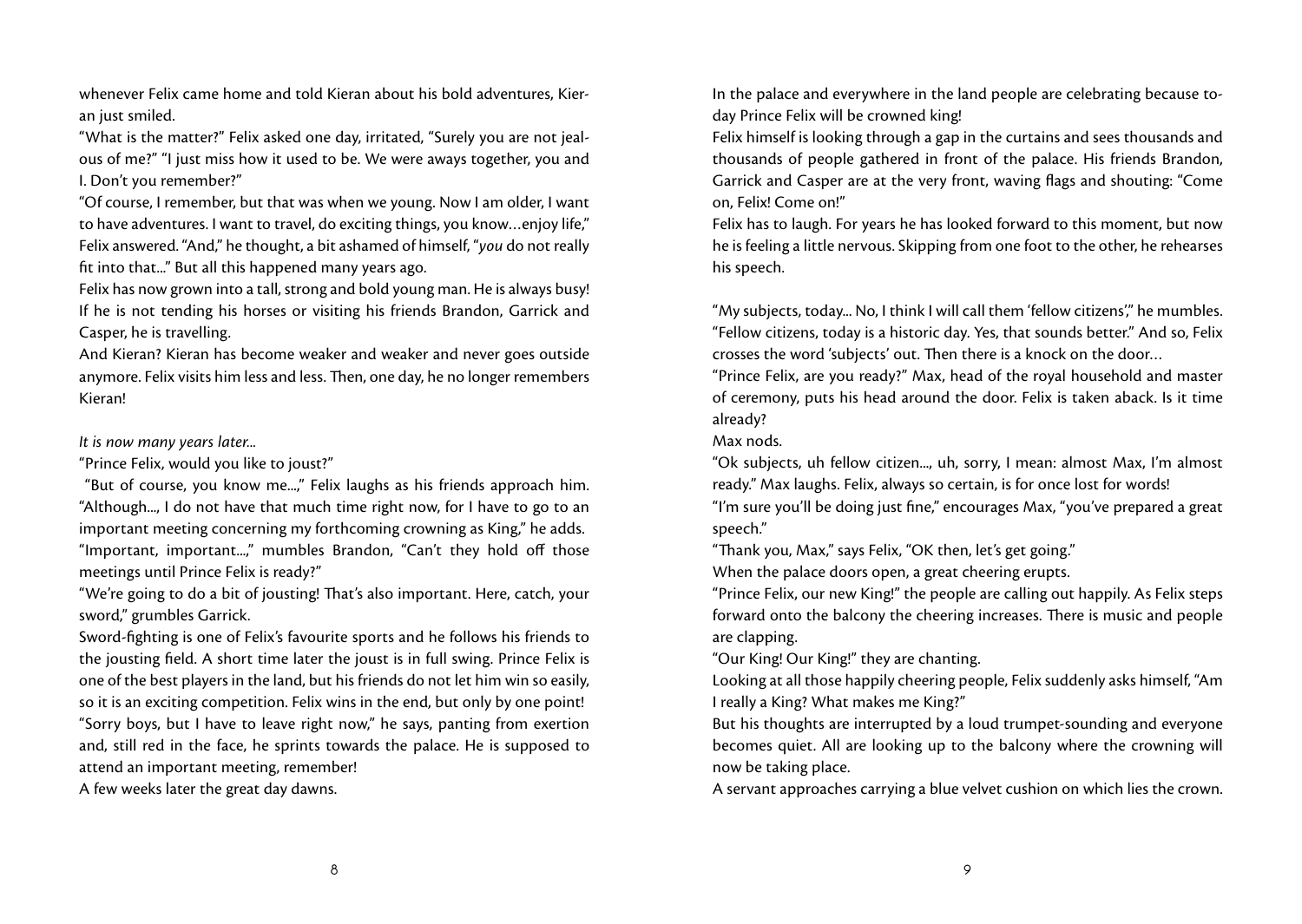The crown is made entirely of gold and studded with many sapphires.

Prince Felix bows his head and is crowned King.

Again, the people cheer and look expectantly to their new King. Max nods encouragingly. Of course, the speech! Felix clears his throat.

"Fellow citizens, today is a historical day..."

The speech goes smoothly and when it is all over thunderous applause follows. Now he is King, now he is finally King! Felix has looked forward to this moment for so long and yet he doesn't feel entirely joyful...

"Am I really a true king?" The question keeps going through his head; it doesn't leave him. How strange!

One morning Felix wakes up so early that the sun hasn't yet risen. He has been dreaming; like he often does these days.

"Max, please cancel all meetings for today, I really do not feel well," Felix says. "Have you not slept well?" asks Max concerned, for he has noticed that King Felix hasn't been his usual self lately.

"I've had another dream, like last time," answers Felix, "I dream again and again that I am young and am playing in the palace gardens with my best friend. We were always together, he and I. I can't remember his name anymore, but I do remember that he told me the most wonderful stories. Every night, I dream one of these stories. They are stories full of light and joy, about a country far from here, a land where no one quarrels and where there exists no pain."

"That sounds like a lovely dream," Max says carefully, "strange you do not feel well then..."

"Yes, they are lovely dreams," Felix sighs deeply, "but because of these dreams, I miss my friend! If only I could remember his name, then maybe I could go looking for him." Deep in thought, Felix looks out of the window.

"You know what? I will go for a ride in the forest and get some fresh air, that does one some good!"

"Yes," responds Max hopefully, "that's a good idea; surely you will feel better for it."

Soon afterwards, Felix is riding through the palace gardens towards the

woods. As by chance, he follows the path along the brook, over the small bridge, past the woodcutter's cabin towards the open fields on the other side of the forest. Just as he reaches the open field, he sees the sun appear above the horizon.

He has seen that before. All of a sudden, he feels a stabbing pain in his heart. "Kieran", he whispers, "your name is Kieran! Now I remember!"

The next day, King Felix calls all his ministers together for a special meeting. "Ladies and gentlemen, may I have your attention? I wish to start a search throughout the country for my best friend. His name is Kieran. I lost contact with him and haven't seen him in years. It is very important and thus, no cost or effort must be spared. Do you understand?" The ministers nod and make notes. That same day the search begins. Lots of posters are printed and put up everywhere in the country. A reward is promised to the person who will offer a useful clue that leads to finding Kieran. Every day, King Felix asks his ministers to tell him about the state of affairs so far. At first, Felix is full of hope that

Kieran will soon be found, but as the days pass, the King becomes more and more doubtful. In the beginning, ideas come in almost every day, but Felix soon realises that the people with the ideas are after the reward and do not even know Kieran.

"Does he actually exist?" a disappointed Felix asks himself one day when he is wandering aimlessly through the palace, "Maybe I just imagined him?"

"His stories though, I couldn't have invented them, could I? Maybe I am not looking for Kieran in the right manner." Without realising it, Felix has come to a part of the palace where he hasn't been for quite some time. A door is ajar somewhere and he hears coughing. Who could that be? Felix knocks on the door and hears a friendly voice call, "Come in!"

A man is sitting on a bed. It is difficult to guess his age. He looks rather pale, but apart from that seems healthy enough.

"Who are you?" asks Felix, surprised that someone he doesn't know lives in his palace.

"Don't you recognise me?" asks the man, "It's me, Kieran."